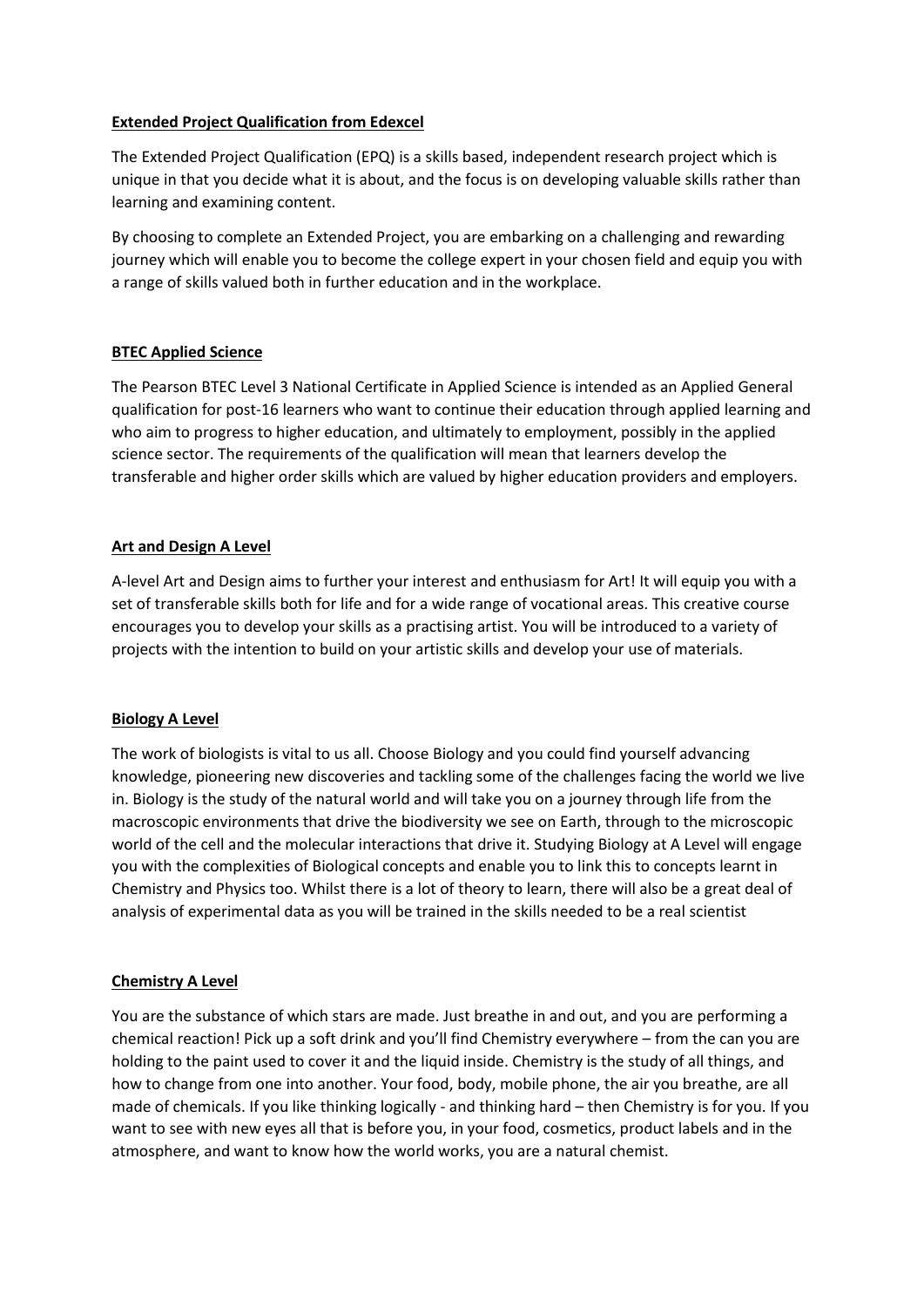### **Economics A Level**

A-level Economics will give you an excellent understanding of how economies allocate their scarce resources to meet the needs and wants of their citizens. You will develop a greater understanding of the economic problems which face individuals, firms and governments on a local, national and global level and the alternative ways these problems can be resolved.

# **English Literature A Level**

A course designed for all students passionate about English Literature. You will have the opportunity to explore a range of texts from different time periods and authors. English Literature is an attractive A Level to all universities. Students achieving well in this subject are good communicators, can articulate effectively and are able to analyse, debate and explore perspectives.

# **Geography A Level**

Geography is a well-respected subject – it is interesting, varied and relevant to the world today, as well as equipping you will a full range of skills to employment. You will study a variety of topics and relevant affairs occurring internationally. This specification is well-designed and structured, being based on physical and human geography and one piece of coursework. Students will engage in exciting fieldwork opportunities to collect data and experience geography in the field.

## **BTEC Health and Social Care**

Health and Social Care is the study of human development across the lifespan, from birth to old age. The course analyses how we develop physically, intellectually, emotional and socially. Students will also explore the impact of both predictable and unpredictable life events, and recognise how they impact on individuals. There is heavy focus on understanding the job roles of the wide variety of professionals who support people in the community.

#### **History A Level**

Studying A-Level History enables students to use their passion for the subject in a variety of ways including the importance of debate. The understanding and learning of History never stops. Learning History not only enhances your chances at university and in the job market but also broadens minds and evaluate issues not only at home but globally. It is also recognised as a facilitating subject by the Russell Group. Learning A-level History also encompasses the core values of Bishop Milner and enables students to spiritually and morally reflect on the events that have shaped the world that we live in today.

#### **BTEC Law**

This qualification is for post-16 students who want to continue their education through applied learning and to progress to higher education and ultimately to employment, possibly in the legal sector. It aims to give a coherent introduction to study of the legal sector. It is designed to be taken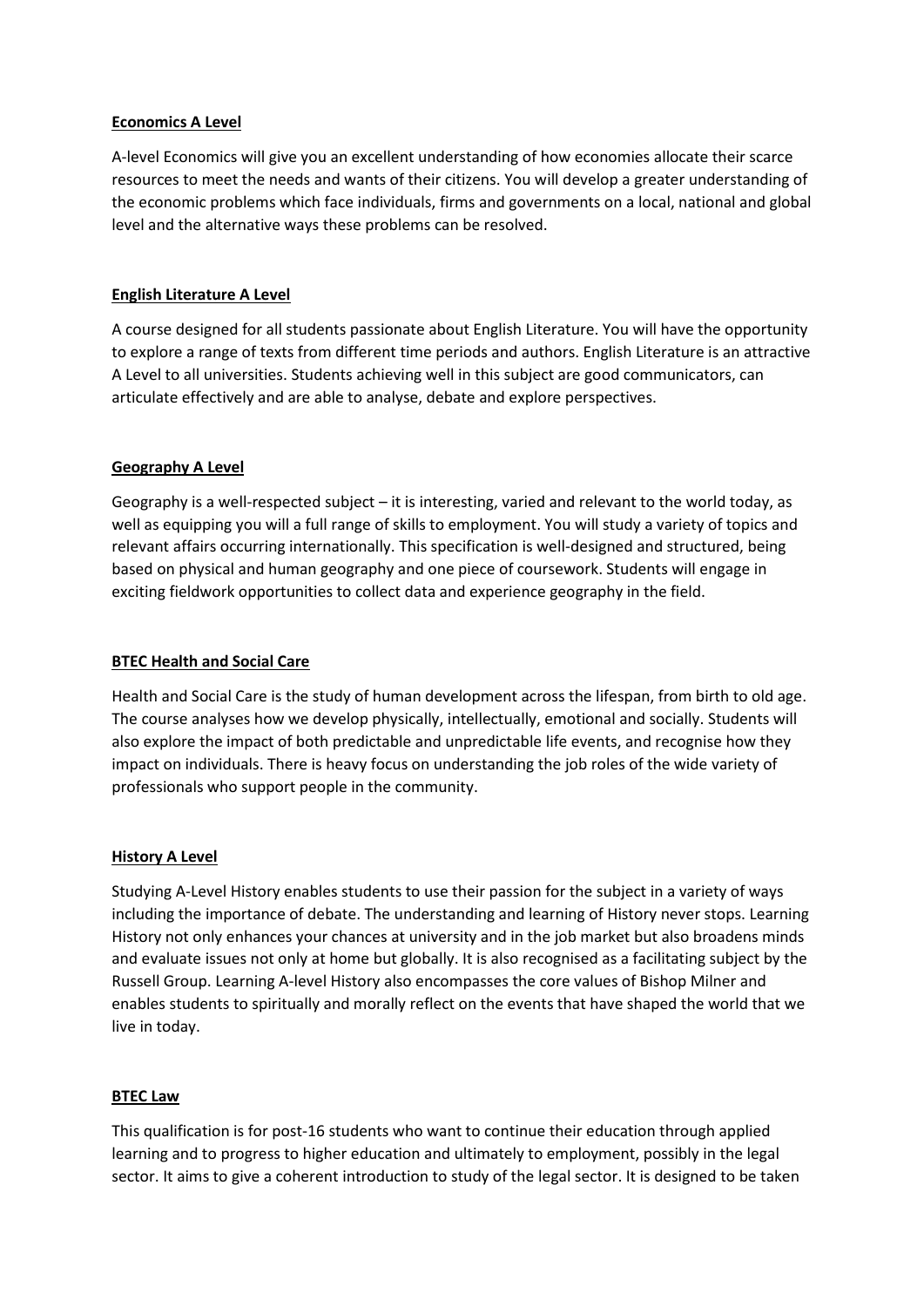as part of a programme of study that includes other appropriate BTEC Nationals or A-levels. It provides the basis of an excellent route for learners to pursue a career in the legal sector.

### **BTEC ICT**

This qualification is designed for students who are interested in an introduction to the study of creating IT systems to manage and share information, alongside other fields of study, with a view to progressing to a wide range of higher education courses, not necessarily in IT. This qualification has been developed with employers, representatives from higher education and professional bodies to create a qualification that provides the skills, knowledge and understanding valued both in the work place and universities.

#### **Mathematics A Level**

Mathematics is fundamental in everything we do in life. Whether it is how a skier accelerates down a ski slope or predicting how a new disease will spread through a population, Mathematics is everywhere! Choose Maths and you will have the opportunity to get stuck into some challenge problems which show exactly how our world works.

## **BTEC Sport**

The Extended Certificate is an academic, practical and vocational course. It is suited to those students who are interested in further studies, or a career in sports. Through a combination of both practical and theory elements, students will gain a deeper understanding of anatomy and physiology, fitness training and programming for health and well-being, professional development in the sports industry and the principles of fitness testing.

# **Physics A Level**

Physics has one of the highest currency values of any A-level. It commands universal respect among universities and employers. Progressing through the course builds on upon knowledge of the laws of physics, application of understanding to areas ranging from sub-atomic particles to the entire universe. Learners are encouraged to acquire the skills to think independently and creatively in a challenging scientific environment.

#### **Psychology A Level**

Psychology is the scientific study of human behaviour and experiences, where we look to explain why people are the way they are. The course aims to extend our everyday observations of human behaviour by attempting to explore the truth behind what is 'known' scientifically. Psychology also examines how to help treat individuals who suffer from various psychological disorders, and the different ways one can go about this. Psychology is an academically challenging subject that includes sizeable science and mathematical elements, as well as extended essay writing.